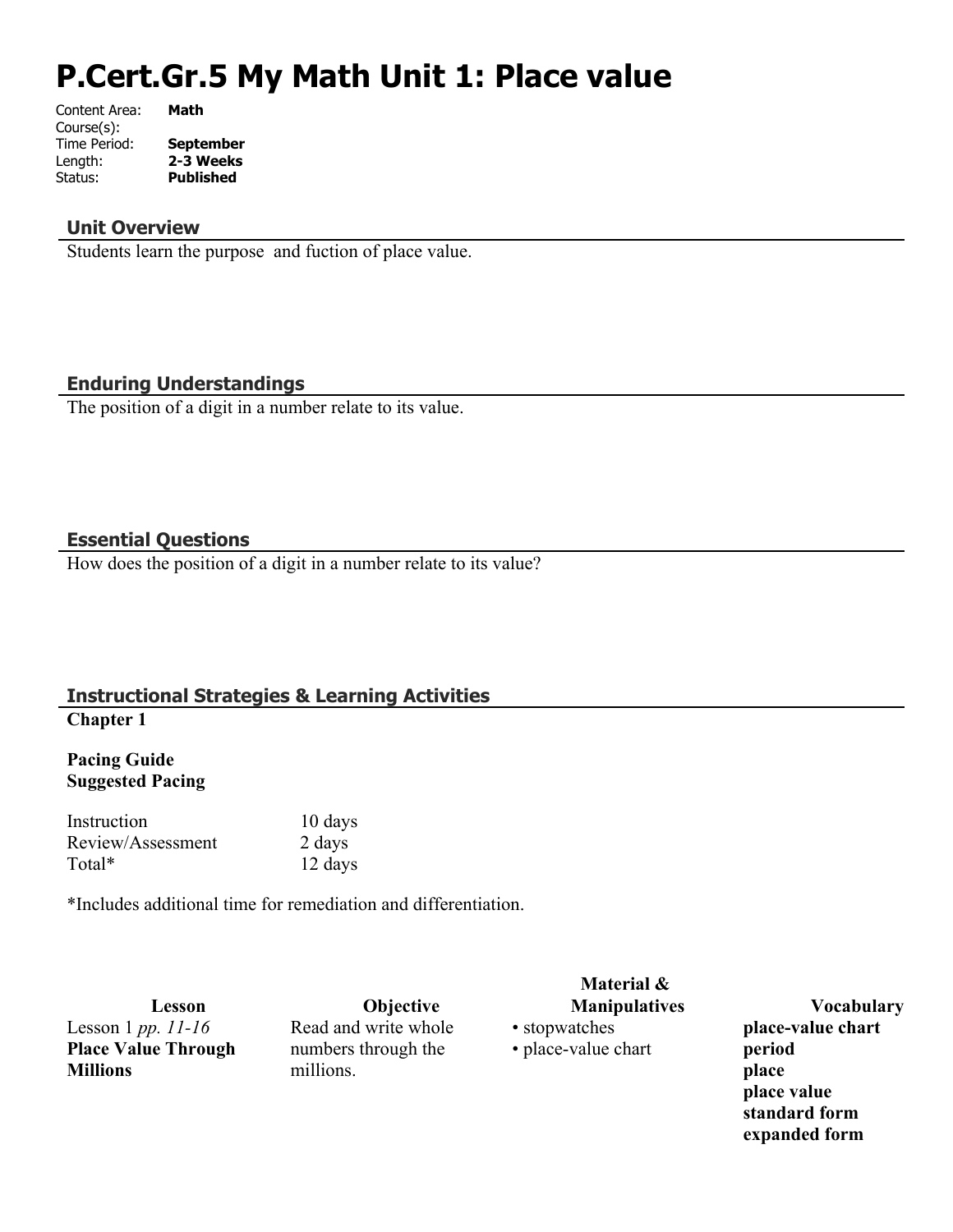| Lesson $2 pp. 17-22$<br><b>Compare and Order</b><br><b>Whole Numbers through</b><br><b>Millions</b> | Compare and order whole<br>numbers through millions.                                                   | • paper<br>• index cards<br>• place-value chart                                             |                          |
|-----------------------------------------------------------------------------------------------------|--------------------------------------------------------------------------------------------------------|---------------------------------------------------------------------------------------------|--------------------------|
| Lesson $3 pp. 23-28$<br><b>Hands On: Model</b><br><b>Fractions and Decimals</b>                     | Use models to relate<br>decimals to fractions.                                                         | • tenths grid<br>• hundredths grid<br>• place-value chart                                   | decimal<br>decimal point |
| Lesson 4 pp. 29-34<br><b>Represent Decimals</b>                                                     | Represent fractions that<br>name tenths, hundredths,<br>and thousandths as decimals. • hundredths grid | • play money<br>• tenths grid<br>• thousandths cube                                         |                          |
| <b>Check My Progress</b><br>Lesson 5 pp. 37-42<br><b>Hands On: Understand</b><br><b>Place Value</b> | Understand place value in<br>decimal numbers.                                                          | · interactive white board<br>• place-value chart<br>• hundredths grid<br>• thousandths cube |                          |
| Lesson 6 pp. $43-48$<br><b>Place Value through</b><br><b>Thousandths</b>                            | Read and write decimals in<br>standard form, expanded<br>form, and word form.                          | • place-value chart                                                                         |                          |
| Lesson 7 pp. 49-54<br><b>Compare Decimals</b>                                                       | Compare decimals.                                                                                      | $\cdot$ 10-by-10 grids<br>• tenths grid<br>• number line                                    | equivalent decimals      |
| Lesson 8 $pp. 55-60$<br><b>Order Whole Numbers</b>                                                  | Order whole numbers and<br>decimals.                                                                   | • spinner with 0-9 on it<br>• number line                                                   |                          |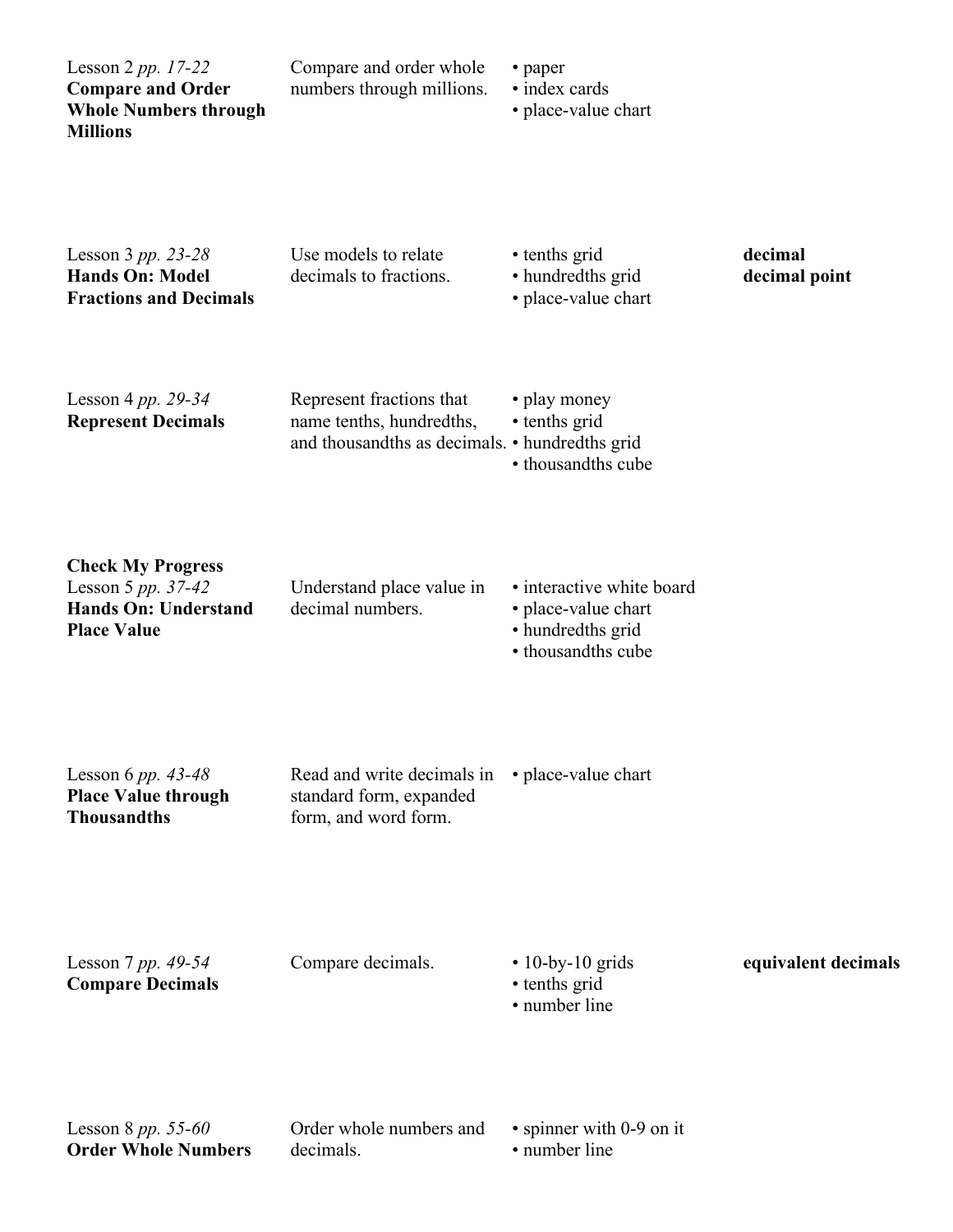#### **and Decimals** 5.NBT.3b

Lesson 9 *pp. 61-66* **Problem Solving Investigation: Use the Four-Step Plan**

Solve problems using the four-step plan.

**My Review and Reflect**

#### **Integration of 21st Century Themes and Career Exploration**

Students will work in cooperative groups to solve problems. Students will interact with the Smartboard to enhance the learning process.

| CRP.K-12.CRP2  | Apply appropriate academic and technical skills.                                   |
|----------------|------------------------------------------------------------------------------------|
| CRP.K-12.CRP4  | Communicate clearly and effectively and with reason.                               |
| CRP.K-12.CRP9  | Model integrity, ethical leadership and effective management.                      |
| CRP.K-12.CRP12 | Work productively in teams while using cultural global competence.                 |
| CRP.K-12.CRP1  | Act as a responsible and contributing citizen and employee.                        |
| CRP.K-12.CRP8  | Utilize critical thinking to make sense of problems and persevere in solving them. |

#### **Technology Integration**

Students will interact with the Smartboard to enhance the learning process. Students will use various webbased, interactive games to expand the content, as needed.

## **Interdisciplinary Connections**

Students will read and write throughout the entire unit.

| LA.RF.5.3 | Know and apply grade-level phonics and word analysis skills in decoding and encoding<br>words. |
|-----------|------------------------------------------------------------------------------------------------|
| LA.RF.5.4 | Read with sufficient accuracy and fluency to support comprehension.                            |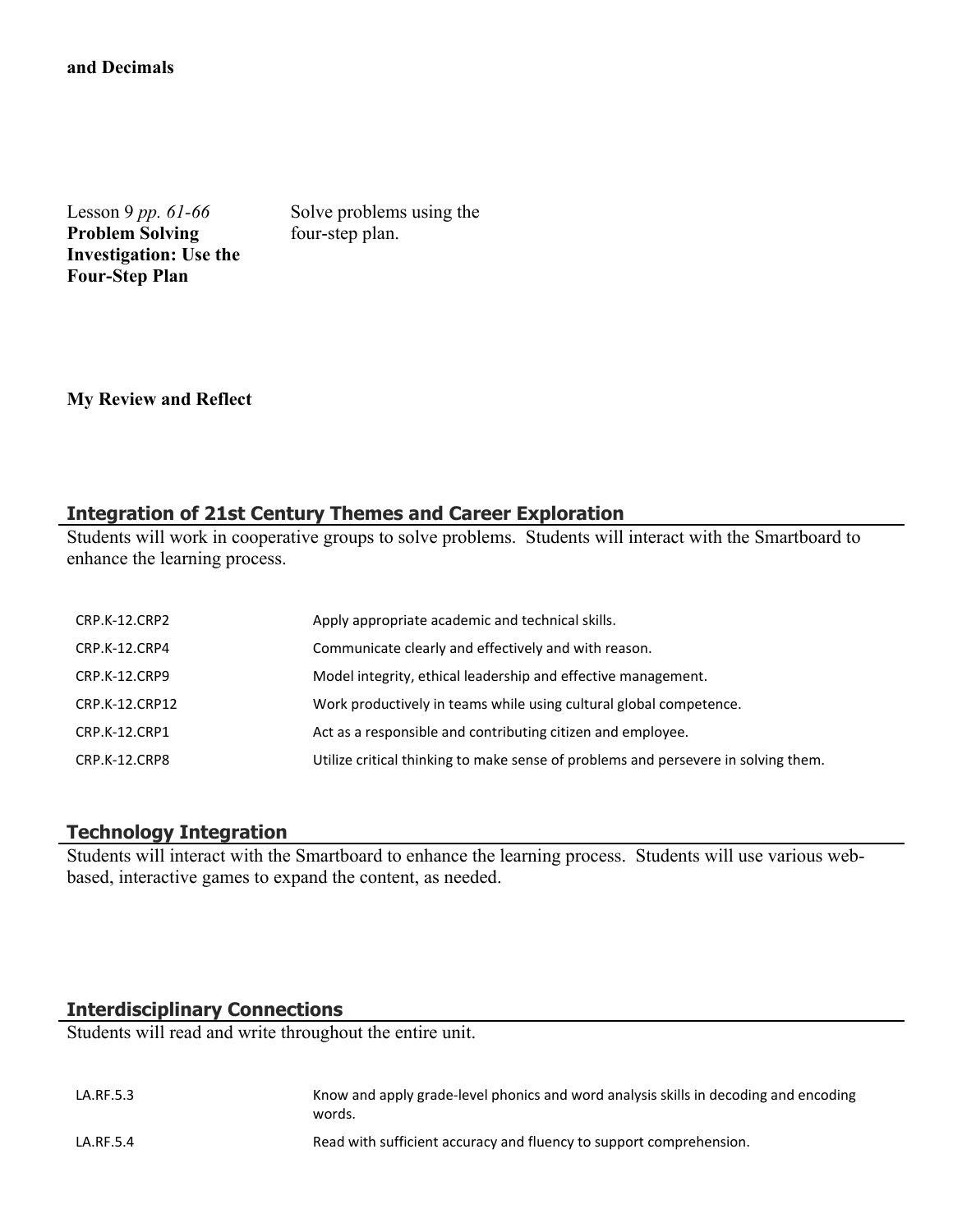## **Differentiation**

- Use of different resources to match the readiness levels of the students when working on the activities in the daily lessons.
- Respond to students' needs for reteaching, reinforcing, and extending learning.
- Use of a variety of instructional strategies to engage students in learning.
- Question prompts to promote student engagement
- Use discussion to promote collaboration among students
- Integrate technology to offer varied learning experiences
- Adjust instruction based on formative tasks/assessments

## **Modifications & Accommodations**

• In class support and scaffolding based on the individual IEP's

## **Benchmark Assessments**

Students will complete Aimsweb testing for Benchmark assessments.

## **Formative Assessments**

- Task completion
- Answers and discussions
- Student maps
- $\bullet$  Bingo
- Quizzes
- Participation

## **Summative Assessments**

Quizzes

Final Tests